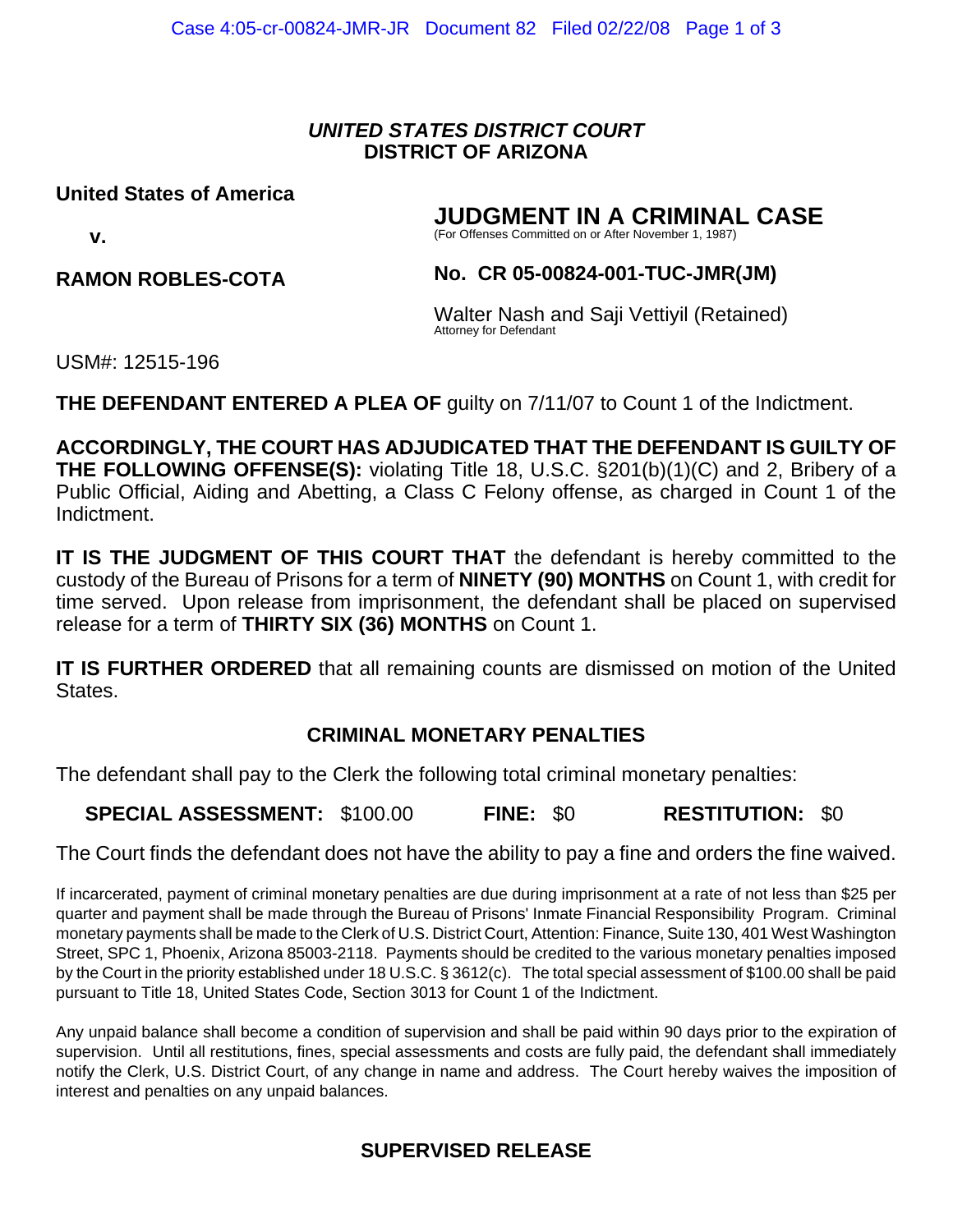Upon release from imprisonment, the defendant is placed on supervised release for a term of **THIRTY SIX (36) MONTHS** on Count 1.

The defendant shall report to the probation office in the district to which the defendant is released within 72 hours of release from the custody of the Bureau of Prisons.

For offenses committed on or after September 13, 1994: The defendant shall refrain from any unlawful use of a controlled substance. Pursuant to 18 U.S.C. §3563(a)(5) and 3583(d) the defendant shall submit to one drug test within 15 days of release from imprisonment and such other periodic drug tests thereafter, as directed from time to time by the probation officer.

The defendant shall not possess a firearm, ammunition or other dangerous weapon as defined<br>in 18 U.S.C. §921.

It is the order of the Court that, pursuant to General Order 05-36, which incorporates the requirements of USSG §§5B1.3 and 5D1.2, you shall comply with the following conditions:

- 1) You shall not commit another federal, state, or local crime during the term of supervision.<br>2) You shall not leave the judicial district or other specified geographic area without the
- 
- 
- The Solution of the Court or probation of there is pecified geographic area without the<br>permission of the Court or probation officer.<br>3) You shall report to the Probation Office as directed by the Court or probation office
- 
- 
- 
- schooling, training, or other acceptable reasons.<br>
7) You shall notify the probation officer at least ten days prior to any change of residence or<br>
8) You shall refrain from excessive use of alcohol and are subject to bein
- § 801) or any paraphernalia related to such substances, without a prescription by a licensed medical practitioner. Possession of controlled substances will result in mandatory revocation of your term of supervision.
- 10) You shall not frequent places where controlled substances are illegally sold, used, distributed or administered, or other places specified by the Court.<br>11) You shall not associate with any persons engaged in criminal
- 
- 
- 
- 
- probation officer.<br>
12) You shall permit a probation officer to visit at any time at home or elsewhere and shall<br>
permit confiscation of any contraband observed in plain view by the probation officer.<br>
13) You shall immedi the probation officer to make such notification and to confirm your compliance with such
- notification requirement.<br>16) If you have ever been convicted of a felony, you shall refrain from possessing a firearm,<br>ammunition, destructive device, or other dangerous weapon. If you have ever been convicted of a misdemeanor involving domestic violence, you shall refrain from possession<br>of any firearm or ammunition. Possession of a firearm will result in mandatory revocation<br>of your term of supervision. This prohibit
- not entail domestic violence, unless a special condition is imposed by the Court.<br>17) Unless suspended by the Court, you shall submit to one substance abuse test within the first<br>15 days of supervision and thereafter at le abuse tests per year of supervision, pursuant to 18 U.S.C. §§ 3563(a)(5) and 3583(d);